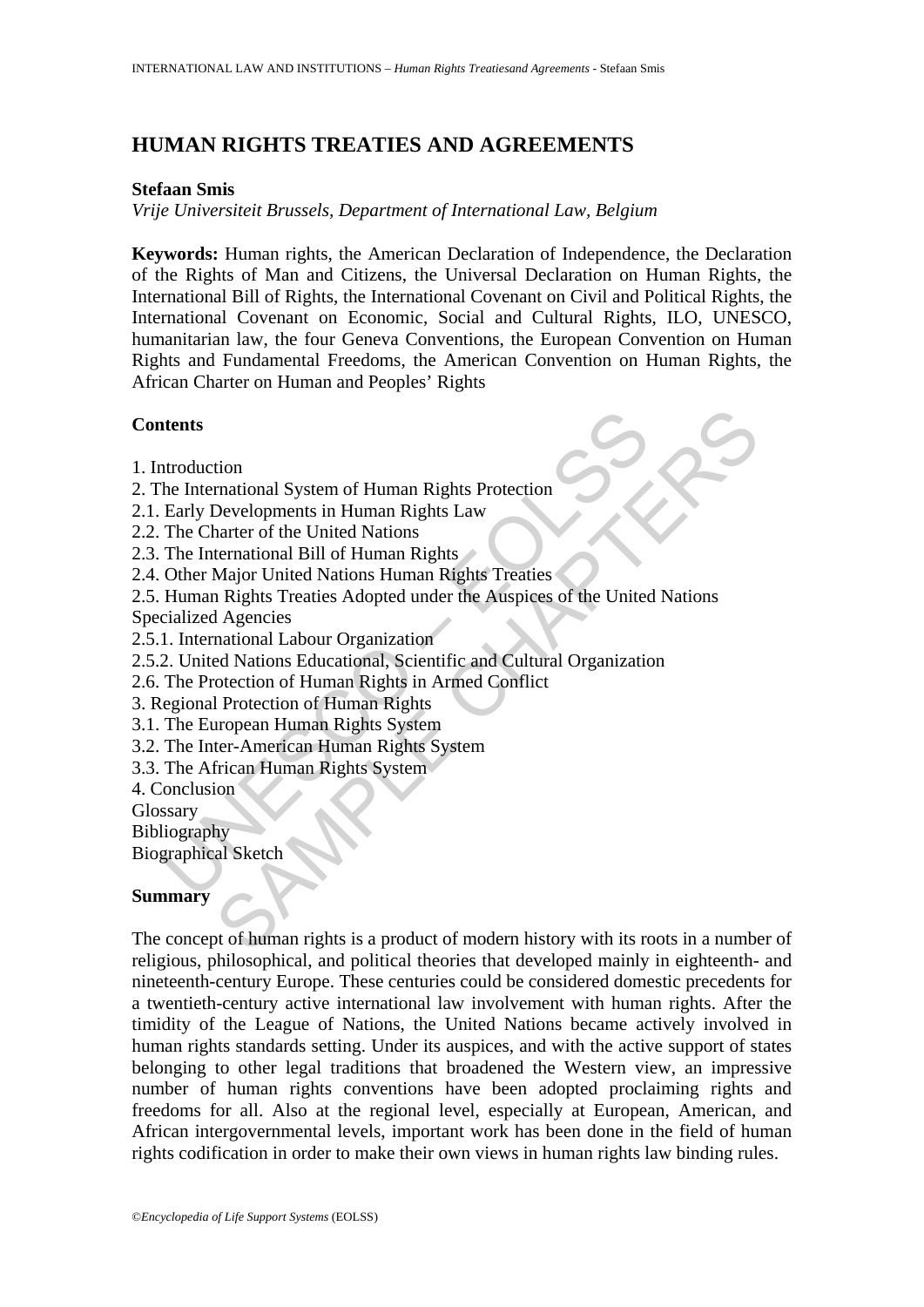### **1. Introduction**

At the very beginning of the new millennium, it has almost become a cliché to reflect on the twentieth century and draw conclusions on its contribution to humanity. Although the history of human rights protection can be traced back to developments before the twentieth century, it is undoubtedly one of the great achievements of that century to have made human rights and fundamental freedoms a domain of law that has radically transformed the thinking of humankind. While in the nineteenth century human rights were still to a great extent something reserved for the very few, the question has now been settled whether human rights are really "human" and thus relevant for all individuals everywhere. Such an achievement could not have materialized without international law proclaiming rights and freedoms for all. As the Universal Declaration on Human Rights emphasized, "the recognition of the inherent dignity and of the equal and inalienable rights of all members of the human family is the foundation of freedom, justice and peace in the world." This article will in general discuss how international law transformed the fabric of human rights law, and in particular which standards were established at the international and regional levels through human rights treaties and agreements.

## **2. The International System of Human Rights Protection**

## **2.1. Early Developments in Human Rights Law**

inalienable rights of all members of the human family is the found<br>ce and peace in the world." This article will in general discuss<br>transformed the fabric of human rights law, and in particular wh<br>blished at the internatio able rights of all members of the human family is the foundation of freed<br>peace in the world." This article will in general discuss how international<br>the rights of all members of the human family is the foundation of free The concept of human rights is a product of modern history with its roots in a number of religious, philosophical, and political theories. It is, as Henkin stated, essentially a twentieth-century synthesis of an eighteenth-century thesis and a nineteenth-century antithesis. Indeed, during the eighteenth century, French and English thinkers developed theories on liberty, equality, and the division of power between government and governed that after their first application in Britain (the Glorious Revolution of 1688) strongly influenced two of the greatest revolutions of modern history: the French and the American. Locke considered political societies to be based upon the consent of the people who compose them, each of whom agrees to submit to the majority. In such a society, sovereignty belongs to the people and is therefore limited by the necessity to protect its individual members. Therefore, as defended in his *Treatise of Civil Government*, every individual has the right to life, liberty, and property. Together with Hobbes, Grotius, Paine, and Rousseau, he also advocated the idea of social contract. What these thinkers had in common was that they favored the equality of citizens and the existence of a status under the law valid, as against the ruler whose authority derived from the consent of the people. In other words, the authority of the monarch was conditioned and thus owed duties toward his subjects.

Those who drafted the declarations accompanying the abovementioned revolutions drew substantially upon these blossoming philosophical sources in order to advocate radical ideas. "All men are born and remain equal in right," proclaimed the preamble of the Declaration of the Rights of Man and Citizens (1789). "No class of people has the inherent rights to oppress another: relations between peoples have to be governed by justice and not by favor of the privileged heredity." And the American Declaration of Independence (1776) in natural law phraseology considered it "self-evident" that all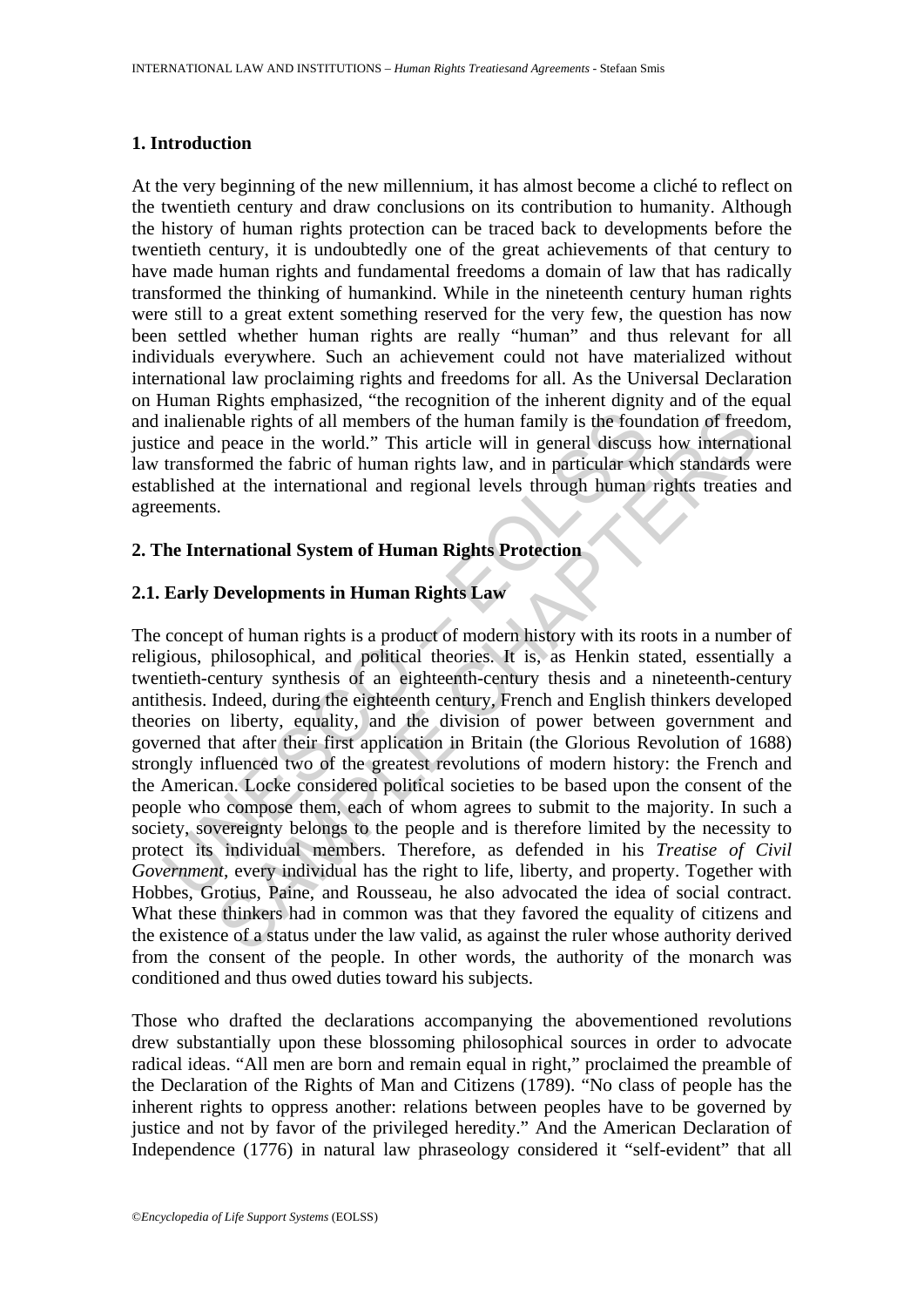Men are created equal, that they are endowed by their Creator with certain unalienable Rights, that among these are Life, Liberty and the Pursuit of Happiness. That to secure these Rights, Governments are instituted among Men, deriving their just Powers from the Consent of the Governed, that whenever any Form of Government becomes destructive of these Ends, it is the Rights of the People to alter or abolish it and to institute new Government, laying its Foundation on such Principles and organizing Powers in such Form, as to them shall seem most likely to effect their Safety and Happiness.

The American and French declarations became inexhaustible sources of inspiration for subsequent anti-despotic revolutions, and morally legitimized the whole democratization movement. The nineteenth century advanced in various aspects the human rights idea, but in general the century witnessed continued and even renewed resistance to human rights ideas developed a century earlier.

stance to human rights ideas developed a century earlier.<br>
m a strict international law approach, the eighteenth and nineteestic precedents that lay the groundwork for a twentieth-century involvement with human rights. The to human rights ideas developed a century earlier.<br>
ict international law approach, the eighteenth and nineteenth centuries<br>
ict international law the groundwork for a twentieth-century active internationent<br>
erecedents th From a strict international law approach, the eighteenth and nineteenth centuries were domestic precedents that lay the groundwork for a twentieth-century active international law involvement with human rights. These centuries were thus of little relevance, for in traditional international law it was only the relations between states that mattered. How a state behaved with its own nationals remained an issue about which states retained full autonomy, as the doctrines of state sovereignty and domestic jurisdiction reigned supreme and thus maintained a fence between two separate legal orders **(see**  *International Law and Sovereignty in the Age of Globalization***).** The bulk of matters that would be classified as belonging to the fabric of human rights today remained within state domestic jurisdiction. However, even during this heyday of traditional international law, certain human rights issues pierced the veil of state sovereignty and became the object of international law, either through being transformed into customary law or being regulated by treaties. Already in the seventeenth century Grotius and his fellow early international lawyers had recognized the doctrine of humanitarian intervention that was later transformed into a customary rule by which one or more states could use force when another state maltreated its own nationals in such a brutal way or on such a large scale as to shock the international community. States could, of course, by treaty limit their sovereignty and accept that matters otherwise belonging to domestic jurisdiction would become matters of international concern. The classic examples dating from the late nineteenth century were treaties to abolish the slave trade, to ban piracy, to protect Christian minorities in the Ottoman Empire, and finally to protect sick and wounded soldiers or prisoners of war.

The beginning of the twentieth century brought important changes in the approach to international law through transforming it slowly from a law of coexistence to one of cooperation. The law that earlier focused on defining the jurisdiction of the states, forming what was called the "concert of nations," gradually concentrated on creating common projects necessitating the contribution of several members of the international community. One such common projects was the League of Nations created in 1919 from the ashes of World War I in order to establish a new world order and prevent new wars. Although the Covenant of the League of Nations contained no legal provision specifically addressing human rights questions, Article 22 of the Covenant created the international mandate system for former colonies of defeated powers. Those who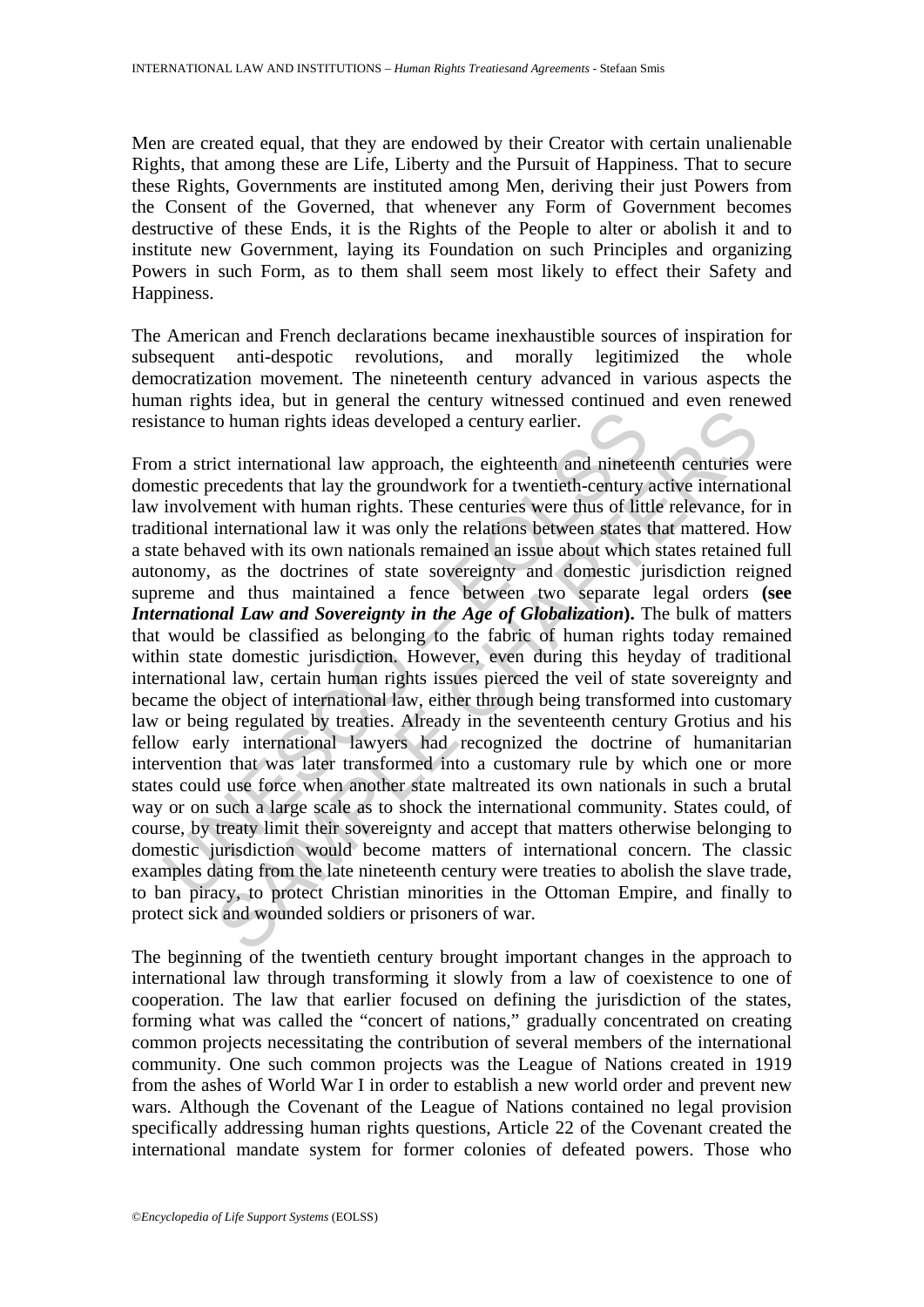drafted the Covenant believed that for these territories "inhabited by peoples not yet able to stand by themselves under the strenuous conditions of the modern world, there should be applied the principle that the well-being and development of such peoples form a sacred trust of civilization." The mandatory powers responsible for administering the territories (i.e. the states who received the primary responsibility to develop the mandates, including the U.K., France, South Africa, and Belgium) had to guarantee freedom of worship and of conscience and prevent discrimination among racial, religious, and linguistic groups. The mandatory powers also agreed to provide the Mandate Commission of the League with annual reports on the manner in which they had discharged their responsibilities.

D) was created with responsibility for promoting better working the right of association. The aim of the minority treaties complete protection of life and liberty to all inhabitants of the minority treaties complete prote created with responsibility for promoting better working conditions<br>the right of association. The aim of the minority treaties was "to assure<br>ete protection of life and liberty to all linhabitants of the territory with<br>of As a constituent part of the peace package negotiated after World War I, a number of minority treaties were signed between the principal allied and associated powers and states of central and Eastern Europe, but also the International Labour Organization (ILO) was created with responsibility for promoting better working conditions and supporting the right of association. The aim of the minority treaties was "to assure full and complete protection of life and liberty to all inhabitants of the territory without distinction of birth, nationality, language, race or religion." The minorities were entitled to "free exercise, whether in public or private, of any creed, religion or belief, whose practices are not inconsistent with public order or moral" and allowed "the same treatment in law and in fact" as the other inhabitants of the state. The League of Nations functioned as a guarantor of the system, for minorities could petition the Council of the League when their rights were violated.

Although in the interwar period international concern for human rights protection was thus growing, international involvement with human rights is essentially a post-World War II development. The horrors of this war did indeed shock the world's conscience and demonstrated the need for an adequate international system of human rights protection that could have prevented such large-scale violation of the most basic human rights **(see** *International Law and the Use of Force***).** 

### **2.2. The Charter of the United Nations**

The creators of the United Nations (U.N.) learned from the defunct League of Nations how to manage world peace and security better. The preamble of the Charter of the U.N. therefore proclaims that "the people of the United Nations determined to save succeeding generations from the scourge of war, which twice in our lifetime has brought untold sorrow to mankind" and that they "reaffirm faith in fundamental human rights." As a result, it is one of the purposes of the organization, as enunciated in Article 1(3), to achieve international co-operation in solving international problems of an economic, social, cultural, or humanitarian character, and in promoting and encouraging respect for human rights and for fundamental freedoms for all without distinction as to race, sex, language, or religion.

While the Charter of the U.N. neither defines what is meant by the term "human rights" nor provides for a catalog of human rights as, for instance, do numerous state constitutions, it nevertheless defined in a set of provisions how this purpose of the organization was to be achieved. Articles 13(1), 62(2), and 68 of the Charter mandate the U.N. General Assembly and the Economic and Social Council (ECOSOC) to initiate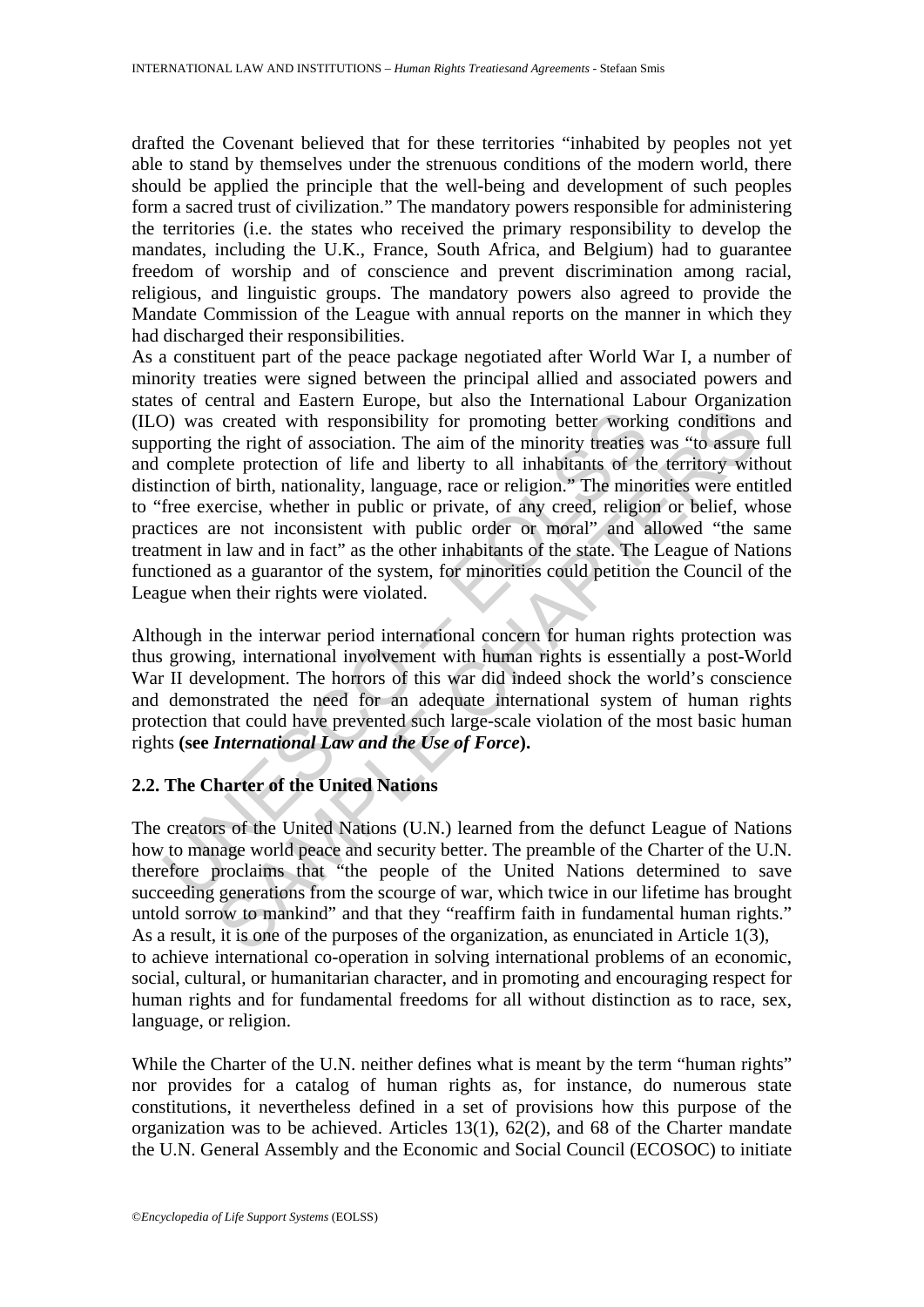studies and make recommendations regarding the realization of human rights for all. Article 55 considers "universal respect for and observance of human rights and fundamental freedoms for all without distinction as to race, sex, language, or religion" one of the preconditions for stability and well-being, matters necessary for peaceful and friendly relations among nations. Therefore, as stipulated in Article 56, all members of the U.N. "pledge themselves to take joint and separate action in co-operation with the Organization for the achievement of the purposes set forth in Article 55." Of course, U.N. policy with regard to human rights had to take into account the "domestic jurisdiction" clause of Article 2(7) of the U.N. Charter that prevents "the United Nations to intervene in matters which are essentially within the domestic jurisdiction of any state."

example the solution of much and the section of the section from the metal sphere. As a result, any member state of the organiz mational human rights standards can no longer hide behind the regantization chause, the mandat is contributed to if the original mann in the state of the original system and a phere. As a result, any member state of the organization that violated all human rights standards can no longer hide behind the armor of the Although the provisions referring to human rights are indeed vague, they have nevertheless contributed to lifting human rights protection from the domestic to the international sphere. As a result, any member state of the organization that violates international human rights standards can no longer hide behind the armor of state sovereignty to prevent international scrutiny. The liberal interpretation of the domestic jurisdiction clause, the mandate of certain U.N. organs, and the obligation of member states to cooperate with the organization in the promotion of human rights and fundamental freedoms have made the U.N. the forum for discussing human rights and building an international consensus on several core human rights issues. Over the years, the U.N.'s view has been clarified in an impressive number of resolutions. Through adopting these resolutions, the U.N. undoubtedly established international standards and contributed to the development and crystallization of rules of customary law on human rights. It has equally contributed to codifying common standards and safeguard mechanisms through drafting and adopting binding human rights treaties and conventions. Over the years, it has developed a special implementation system (also referred to as Charter-based supervising mechanisms) by which special bodies can report on violations and issue recommendations to states.



#### **Bibliography**

- - -

Alston P., ed. (1995) *The United Nations and Human Rights: A Critical Appraisal*. Oxford: Clarendon Press. [Clear and comprehensive reference.]

Ankumah E.A. (1996). *The African Commission on Human and People's Rights: Practices and Procedures*. Dordrecht: Martinus Nijhoff. [A thorough review of how the provisions of the AfrCHPR have been interpreted by the Commission.]

Buergenthal T. (1988). *International Human Rights in a Nutshell*, 283 pp. St. Paul: West Publishing. [Thorough review of human rights in a number of countries.]